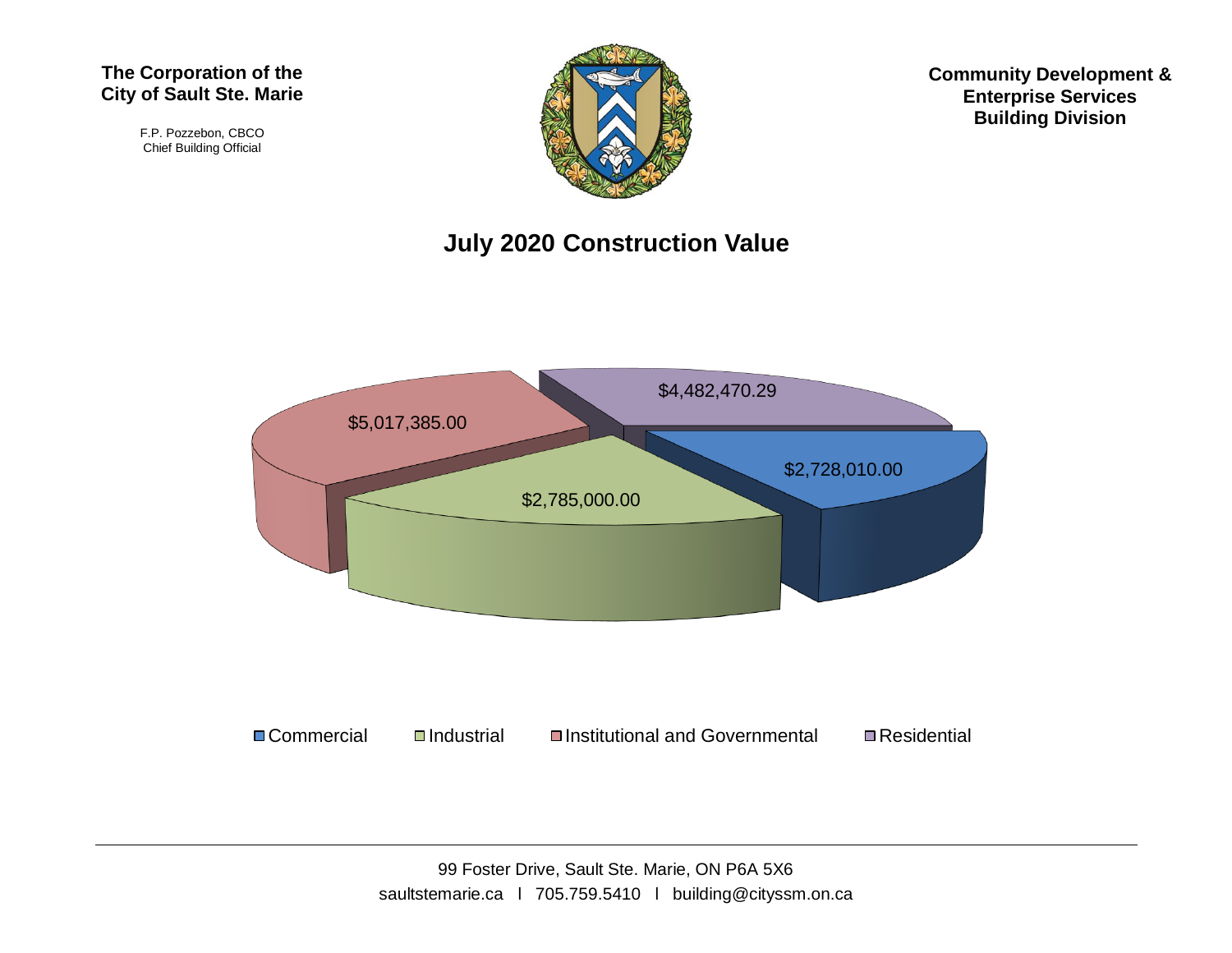

**Public Works and Engineering Services Building Division**

**Tel: (705) 759-5410 Fax: (705) 541-7165**

### **BUILDING PERMITS SUMMARY 2020/07/01 to 2020/07/31**

|                                                         |                                  | <b>New Construction</b>  |                      |                                  | <b>Alterations and Additions</b> |                      | <b>Total</b>                     |                          |                      |  |
|---------------------------------------------------------|----------------------------------|--------------------------|----------------------|----------------------------------|----------------------------------|----------------------|----------------------------------|--------------------------|----------------------|--|
| <b>Building Type</b>                                    | <b>Num</b><br>of<br><b>Units</b> | Num of<br><b>Permits</b> | <b>Value of Work</b> | <b>Num</b><br>of<br><b>Units</b> | Num of<br><b>Permits</b>         | <b>Value of Work</b> | <b>Num</b><br>of<br><b>Units</b> | Num of<br><b>Permits</b> | <b>Value of Work</b> |  |
| <b>Commercial</b>                                       |                                  |                          |                      |                                  |                                  |                      |                                  |                          |                      |  |
| Office building                                         | $\pmb{0}$                        | 0                        | \$0.00               | $\pmb{0}$                        | 3                                | \$2,151,000.00       | $\pmb{0}$                        | 3                        | \$2,151,000.00       |  |
| Office complex                                          | $\mathbf 0$                      | $\mathbf 0$              | \$0.00               | $\mathbf 0$                      | $\mathbf 1$                      | \$10,000.00          | $\mathbf 0$                      | $\mathbf{1}$             | \$10,000.00          |  |
| Outdoor<br>recreational<br>building                     | $\mathbf 0$                      | 0                        | \$0.00               | $\mathbf 0$                      | 1                                | \$2,500.00           | $\mathbf 0$                      | 1                        | \$2,500.00           |  |
| Restaurant                                              | $\mathbf 0$                      | 0                        | \$0.00               | $\mathbf 0$                      | 1                                | \$75,000.00          | $\mathbf 0$                      | $\mathbf{1}$             | \$75,000.00          |  |
| Retail and<br>wholesale outlets                         | $\mathbf 0$                      | 0                        | \$0.00               | $\pmb{0}$                        | $\overline{2}$                   | \$489,510.00         | $\mathbf 0$                      | $\overline{2}$           | \$489,510.00         |  |
| Total:                                                  | $\pmb{0}$                        | $\mathbf 0$              | \$0.00               | $\pmb{0}$                        | 8                                | \$2,728,010.00       | $\pmb{0}$                        | 8                        | \$2,728,010.00       |  |
| <b>Industrial</b>                                       |                                  |                          |                      |                                  |                                  |                      |                                  |                          |                      |  |
| Primary industry<br>building                            | $\mathbf 0$                      | $\mathbf 0$              | \$0.00               | $\mathbf 0$                      | 1                                | \$10,000.00          | $\mathbf 0$                      | $\mathbf{1}$             | \$10,000.00          |  |
| Utility building                                        | $\pmb{0}$                        | $\mathbf 1$              | \$2,750,000.00       | $\pmb{0}$                        | $\mathbf{1}$                     | \$25,000.00          | $\pmb{0}$                        | $\overline{2}$           | \$2,775,000.00       |  |
| Total:                                                  | 0                                | $\mathbf 1$              | \$2,750,000.00       | $\mathbf 0$                      | $\overline{2}$                   | \$35,000.00          | $\mathbf 0$                      | $\overline{3}$           | \$2,785,000.00       |  |
| <b>Institutional and Governmental</b>                   |                                  |                          |                      |                                  |                                  |                      |                                  |                          |                      |  |
| Elementary school,<br>kindergarten                      | $\pmb{0}$                        | 0                        | \$0.00               | $\pmb{0}$                        | $\overline{2}$                   | \$2,128,988.00       | $\mathbf 0$                      | $\overline{2}$           | \$2,128,988.00       |  |
| Secondary school,<br>high school, junior<br>high school | $\mathbf 0$                      | $\mathbf 0$              | \$0.00               | $\mathbf 0$                      | 3                                | \$2,888,397.00       | $\mathbf 0$                      | 3                        | \$2,888,397.00       |  |
| Total:                                                  | $\mathbf 0$                      | $\mathbf 0$              | \$0.00               | $\mathbf 0$                      | 5                                | \$5,017,385.00       | $\mathbf 0$                      | 5                        | \$5,017,385.00       |  |
| <b>Residential</b>                                      |                                  |                          |                      |                                  |                                  |                      |                                  |                          |                      |  |
| Apartment                                               | 0                                | 0                        | \$0.00               | $\pmb{0}$                        | $\mathbf 1$                      | \$400,000.00         | $\mathbf 0$                      | $\mathbf{1}$             | \$400,000.00         |  |
| Single House                                            | 4                                | 4                        | \$1,650,000.00       | 1                                | 170                              | \$2,432,470.29       | 5                                | 174                      | \$4,082,470.29       |  |
| Total:                                                  | 4                                | 4                        | \$1,650,000.00       | 1                                | 171                              | \$2,832,470.29       | 5                                | 175                      | \$4,482,470.29       |  |
|                                                         |                                  |                          |                      |                                  |                                  |                      |                                  |                          |                      |  |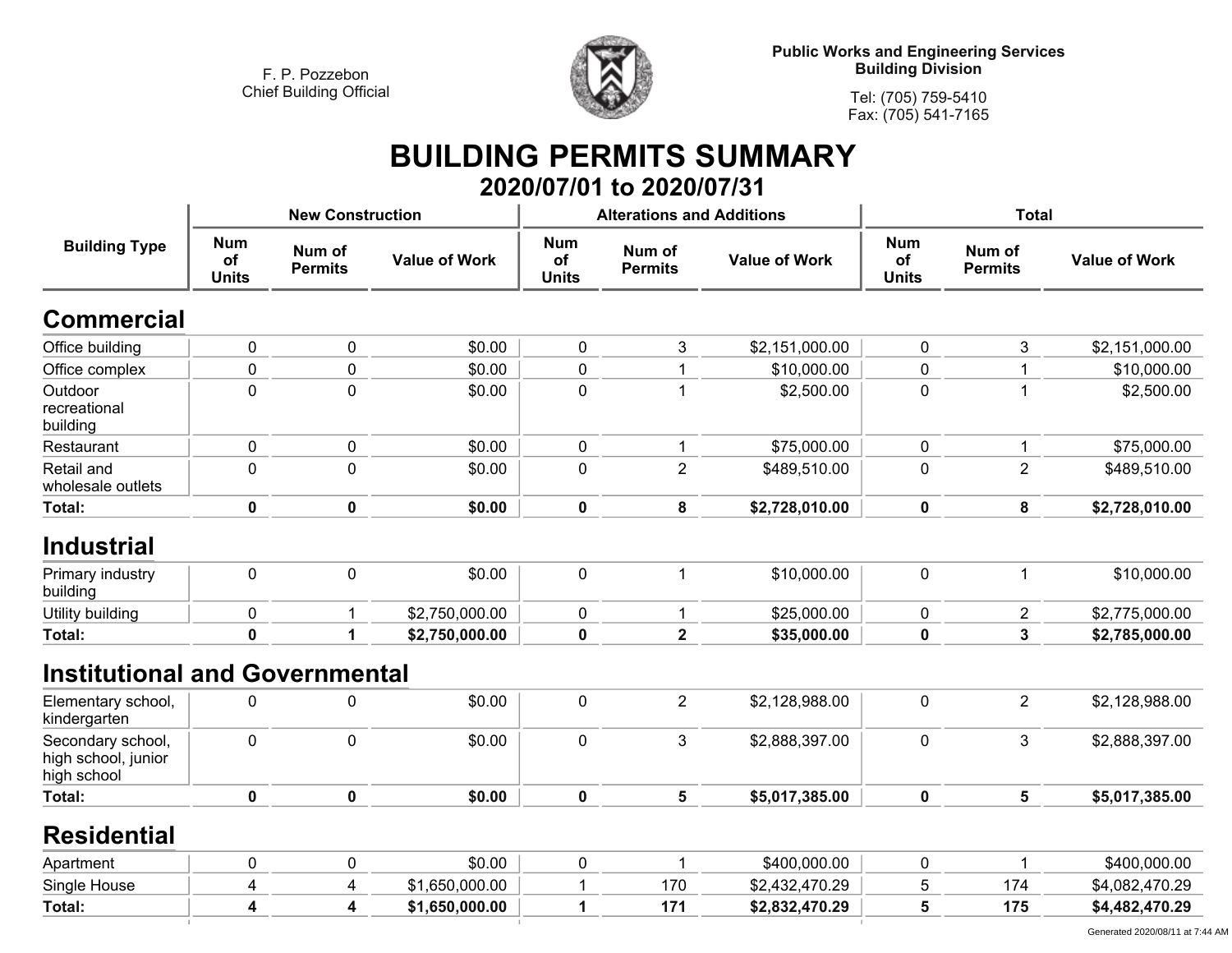| <b>Grand Total:</b> |  | .400.000.00<br>%4 | 186 | \$10,612,865.29 | 191 | \$15,012,865.29 |
|---------------------|--|-------------------|-----|-----------------|-----|-----------------|
|                     |  |                   |     |                 |     |                 |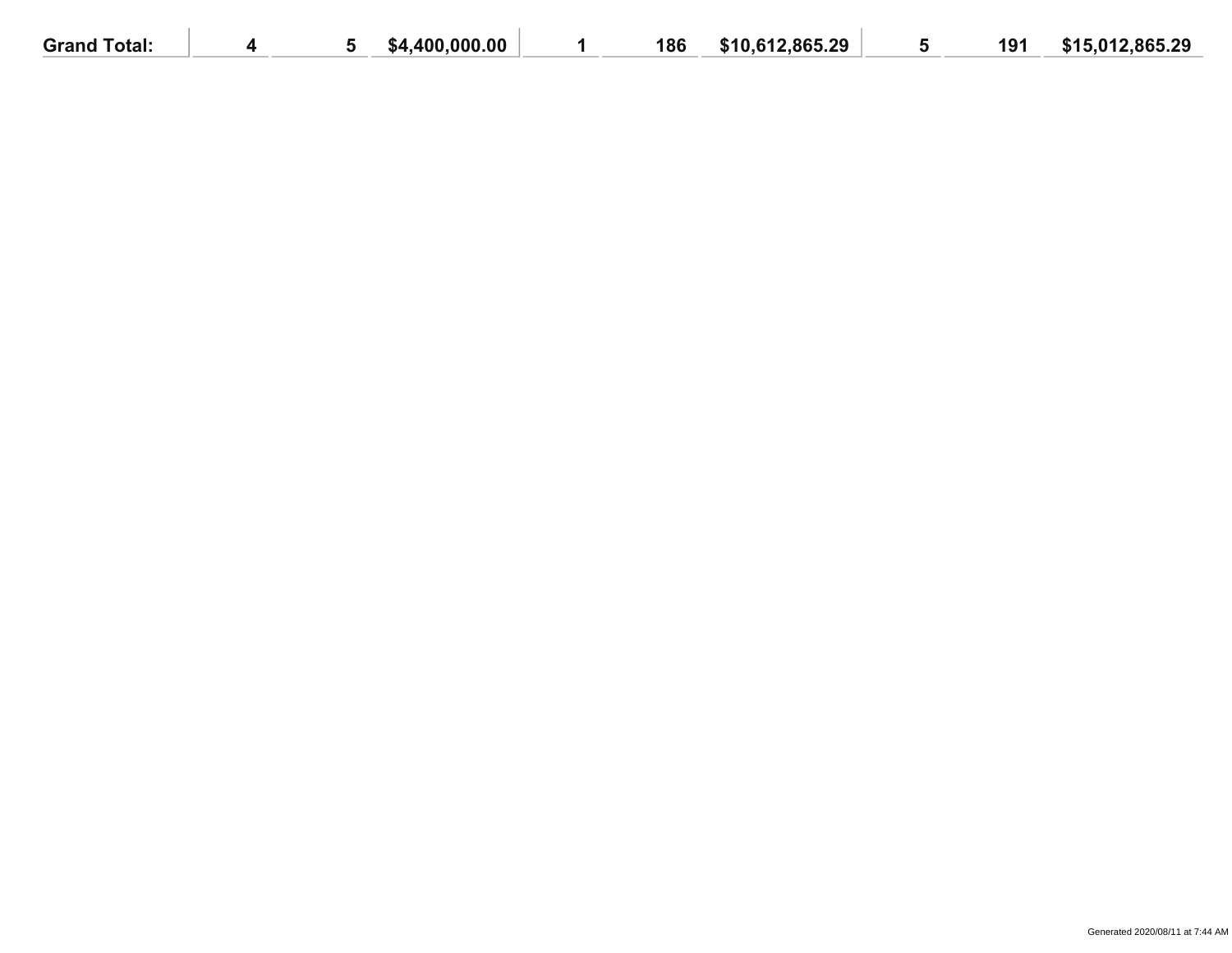

**Public Works and Engineering Services Building Division**

**Tel: (705) 759-5410Fax: (705) 541-7165**

# **DEMOLITION PERMITS SUMMARY**

|                                                       |                         |                          |                  |                        | 2020/07/01 to 2020/07/31         |                      |                        |                          |                      |
|-------------------------------------------------------|-------------------------|--------------------------|------------------|------------------------|----------------------------------|----------------------|------------------------|--------------------------|----------------------|
|                                                       | <b>New Construction</b> |                          |                  |                        | <b>Alterations and Additions</b> |                      | <b>Total</b>           |                          |                      |
| <b>Building Type</b>                                  | Num of<br><b>Units</b>  | Num of<br><b>Permits</b> | Value of<br>Work | Num of<br><b>Units</b> | Num of<br><b>Permits</b>         | <b>Value of Work</b> | Num of<br><b>Units</b> | Num of<br><b>Permits</b> | <b>Value of Work</b> |
| <b>Commercial</b>                                     |                         |                          |                  |                        |                                  |                      |                        |                          |                      |
| Office building                                       | $\mathbf{0}$            | $\overline{0}$           | \$0.00           | 0                      |                                  | \$2,500.00           | $\Omega$               |                          | \$2,500.00           |
| Total:                                                | $\mathbf 0$             | 0                        | \$0.00           | 0                      |                                  | \$2,500.00           | 0                      |                          | \$2,500.00           |
| <b>Residential</b>                                    |                         |                          |                  |                        |                                  |                      |                        |                          |                      |
| Semi-Detached or Double<br>(side by side), single-att | $\mathbf{0}$            | $\mathbf 0$              | \$0.00           | 0                      | $\overline{2}$                   | \$6,400.00           | $\mathbf{0}$           | $\overline{2}$           | \$6,400.00           |
| Single House                                          | 0                       | $\mathbf 0$              | \$0.00           | $-1$                   | 11                               | \$54,231.00          | -1                     | 11                       | \$54,231.00          |
| Total:                                                | $\mathbf 0$             | $\mathbf{0}$             | \$0.00           | $-1$                   | 13                               | \$60,631.00          | -1                     | 13                       | \$60,631.00          |
| <b>Grand Total:</b>                                   | 0                       | $\bf{0}$                 | \$0.00           | $-1$                   | 14                               | \$63,131.00          | $-1$                   | 14                       | \$63,131.00          |